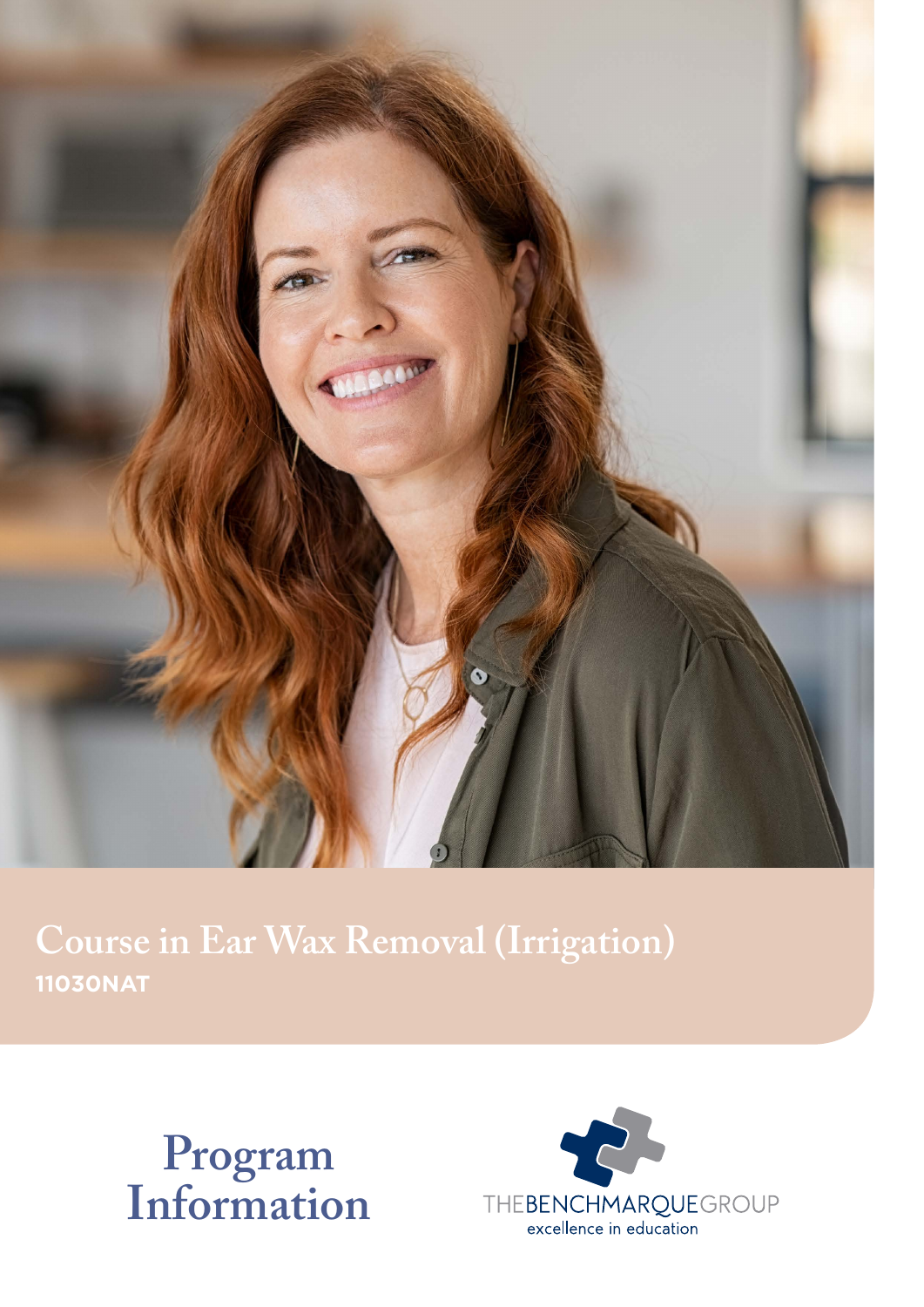## **Program Snapshot**

| <b>PROGRAM TITLE</b>                                     | <b>Course in Ear Wax Removal (Irrigation).</b>                                                                                                                                                                                                          |
|----------------------------------------------------------|---------------------------------------------------------------------------------------------------------------------------------------------------------------------------------------------------------------------------------------------------------|
| <b>PROGRAM SUMMARY</b>                                   | The Course in Ear Wax Removal (Irrigation) aims to develop the<br>knowledge and skills to be able to manage wax (cerumen) and the<br>irrigation process including risks, safety of practice, complications,<br>follow up, and referral recommendations. |
|                                                          | You will gain the skills and knowledge required to perform ear<br>wax removal via irrigation. You will be assessed in the classroom<br>by a clinical trainer.                                                                                           |
|                                                          | On successful completion of the program, you will be accredited<br>in ear wax removal by irrigation and therefore workplace ready.                                                                                                                      |
| <b>UNITS OF COMPETENCY</b>                               | • NAT11030001 Promote, educate and manage ear health<br>• NAT11030002 Perform wax removal                                                                                                                                                               |
| <b>COST</b>                                              | The bundle price is \$400 (inc GST). A saving of \$95!<br>The program purchased separately is \$450.                                                                                                                                                    |
| <b>DELIVERY &amp; ASSESSMENT</b>                         | One-day face-to-face workshop                                                                                                                                                                                                                           |
| <b>ESTIMATED HOURS OF STUDY</b>                          | $\overline{7}$                                                                                                                                                                                                                                          |
| <b>REGISTRATION INCLUDES</b>                             | • A one-day nationally-accredited workshop learning the skills of<br>irrigation<br>• Workplace ready on workshop completion<br>• No further online assessment, or workplace activities required                                                         |
| <b>TERMS AND CONDITIONS +</b><br><b>STUDENT HANDBOOK</b> | To view Terms and Conditions click here.<br>To view the Student Handbook click here.                                                                                                                                                                    |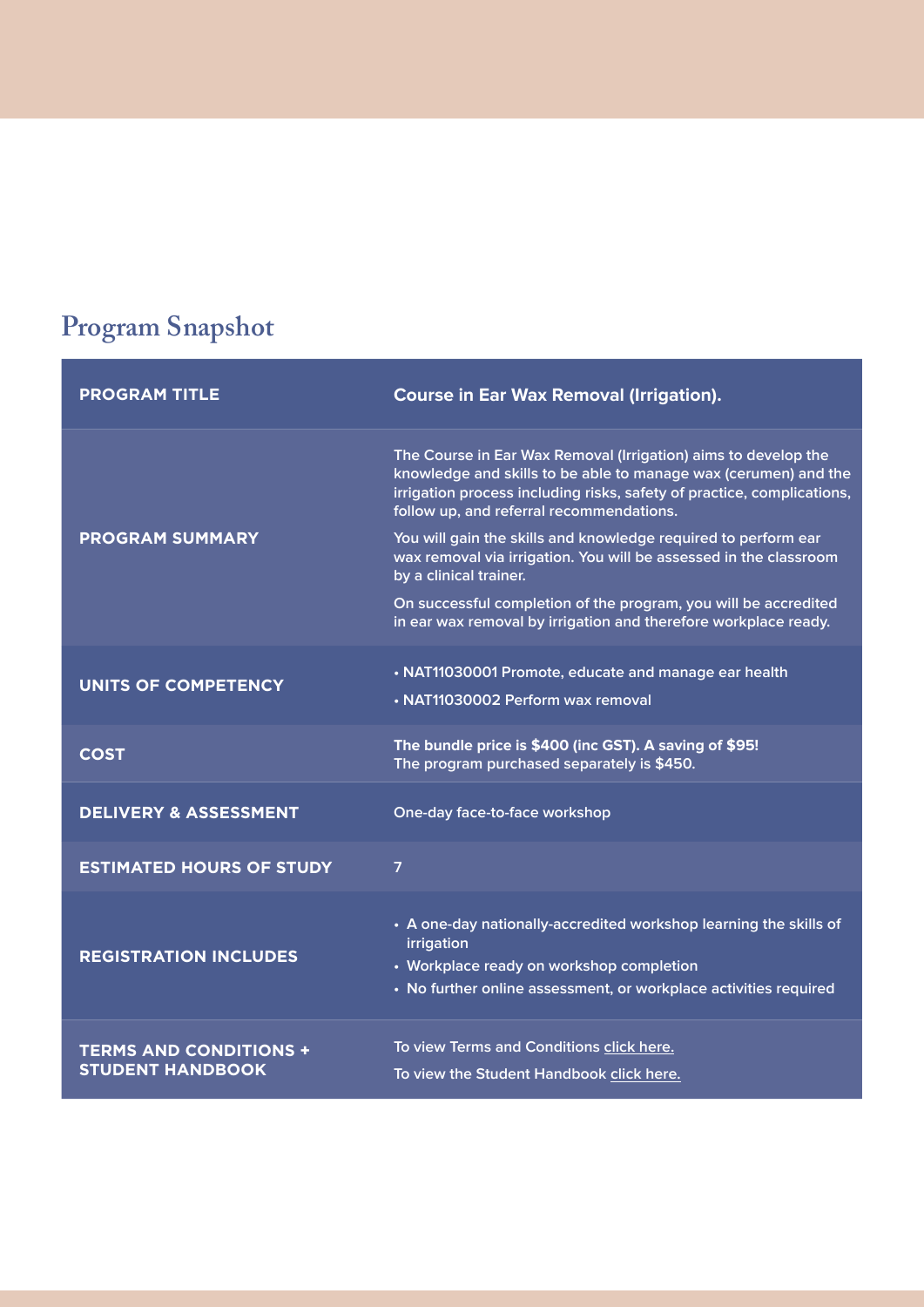### **Program Content**

The Course in Ear Wax Removal (Irrigation) aims to provide you with the skills and knowledge to safely undertake an ear assessment, and understand the key concepts, complications, safety, and referral processes in the practice of ear wax irrigation.

You work with peers in the workshop to conduct simulated examinations as part of the practical skills activities.

All irrigation practice and assessments are performed on a mannequin, and the workshop focuses on wax removal using irrigation including the legal and consent considerations for ear irrigation.

Course content areas include:

- Basic ear anatomy and landmarks
- Common clinical presentations
- Wax cerumen physiology
- Wax removal equipment
- Infection control
- Contraindications to ear irrigation
- Risks associated with ear irrigation
- Ear irrigation technique
- Complications of ear irrigation
- Post procedure education
- Documentation
- Follow-up and referral.

#### **Program Entry Requirements**

This program is designed for individuals for whom ear wax removal (irrigation) is part of their scope of practice. Relevant roles may include:

- Registered Nurses
- Aboriginal and/or Torres Strait Islander Health **Practitioners**
- General Practitioners
- General Practice Registrars
- Audiologists
- Others on application.

#### **Program Outcome**

Upon successful completion of the program you will:

- Understand the basic anatomy and function of the ear including the basic landmarks of the tympanic membrane
- Assess the ear to define the appropriate wax management decision, identify the risks and risk management considerations.
- Recognise complications of ear irrigation, and appropriate management, documentation, and follow up processes.
- Understand the competencies required for successful ear irrigation.